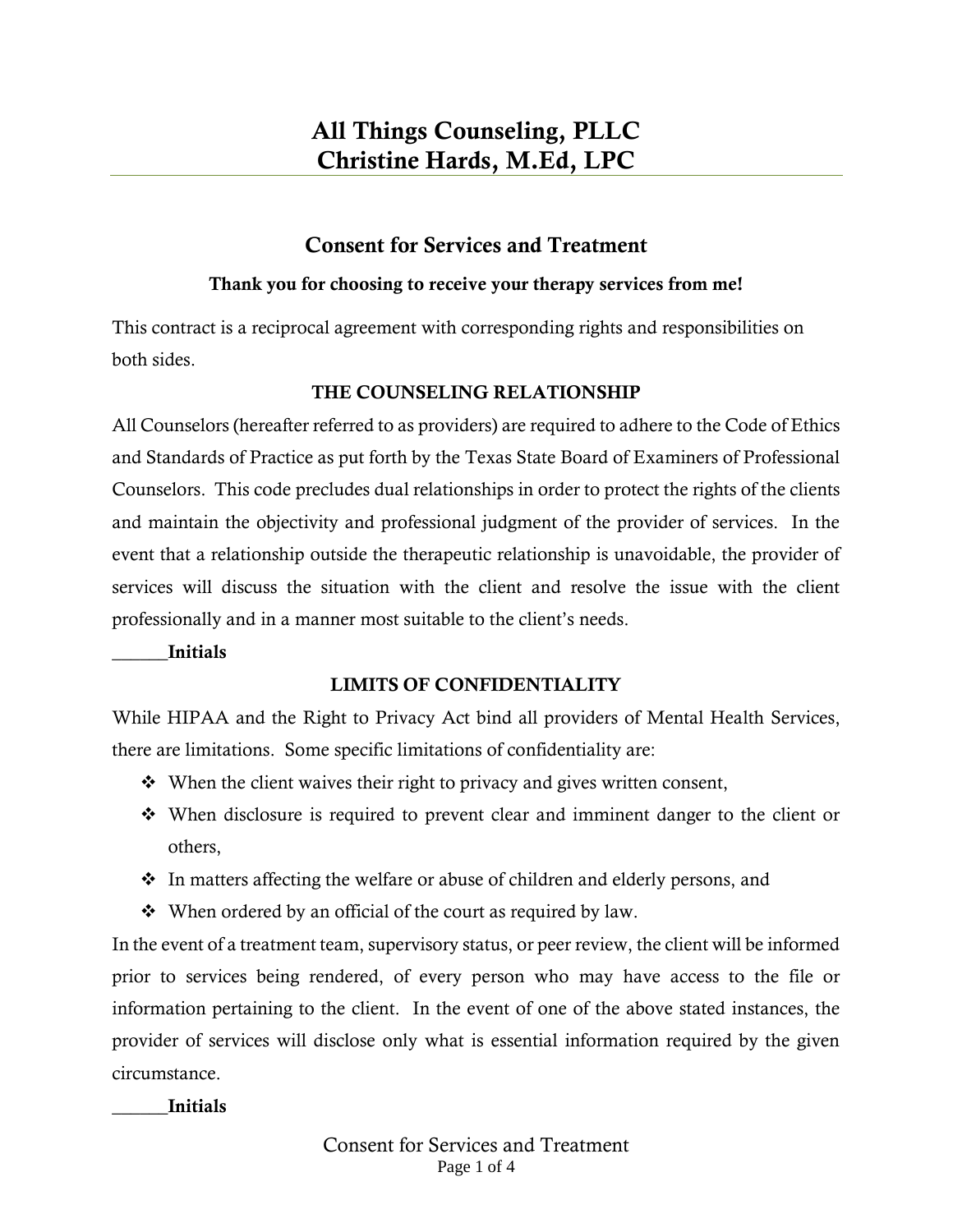#### FINANCIAL ARRANGEMENTS

Fees for services are \$100.00 per individual session or \$125.00 for a family session. However, fees may be adjusted individually, based on the needs of the client and when agreed upon by the provider. If for any reason you cannot make your payment/co-payment for services, please discuss this with the provider or the office staff; services will not be rendered unless you have done so. We will do our best to work with you on adjusting your fees or working out a payment plan that fits your needs. We accept cash and checks.

### If for any reason you cannot make a scheduled appointment, please contact me 24 hours prior to your appointment.

\_\_\_\_\_\_Initials

### FOCUS OF SERVICES

All clients have the right to be informed of the goals and purposes, techniques, procedures, limitations, possible risks, and the benefits of services to be performed. Goals of treatment and procedures to be used will be agreed upon by the client and the provider. This is usually done in the first or second session, after the provider has obtained an extensive psychosocial history from the client. This history enables the provider and the client to complete the most effective treatment plan and set appropriate goals for therapy. Clients are encouraged to ask questions about any of the aforementioned aspects of the services to be provided. Clients have the right to have such questions answered in terms clearly understood by the client.

Therapeutic treatment procedures may include, but are not limited to, homework assignments, role-playing, written assignments, assertiveness training, or social skills training. During the course of your individual therapy other recommendations may be suggested, such as participation in group therapy, 12-step recovery or other support groups. Should this happen, the provider will supply the information necessary to facilitate the recommendations. With some therapies there are possible side effects and some risks are involved. Therapy is often emotional and draining for the individual and things may appear to get worse before they get better. Anxiety may result from dealing with and facing emotional issues. Relationships may change as you make changes in your personal life and gain increased selfknowledge and understanding. As a result of your therapy sessions, your provider may recommend you go to a psychiatrist to evaluate the need for medication.

Consent for Services and Treatment

Page 2 of 4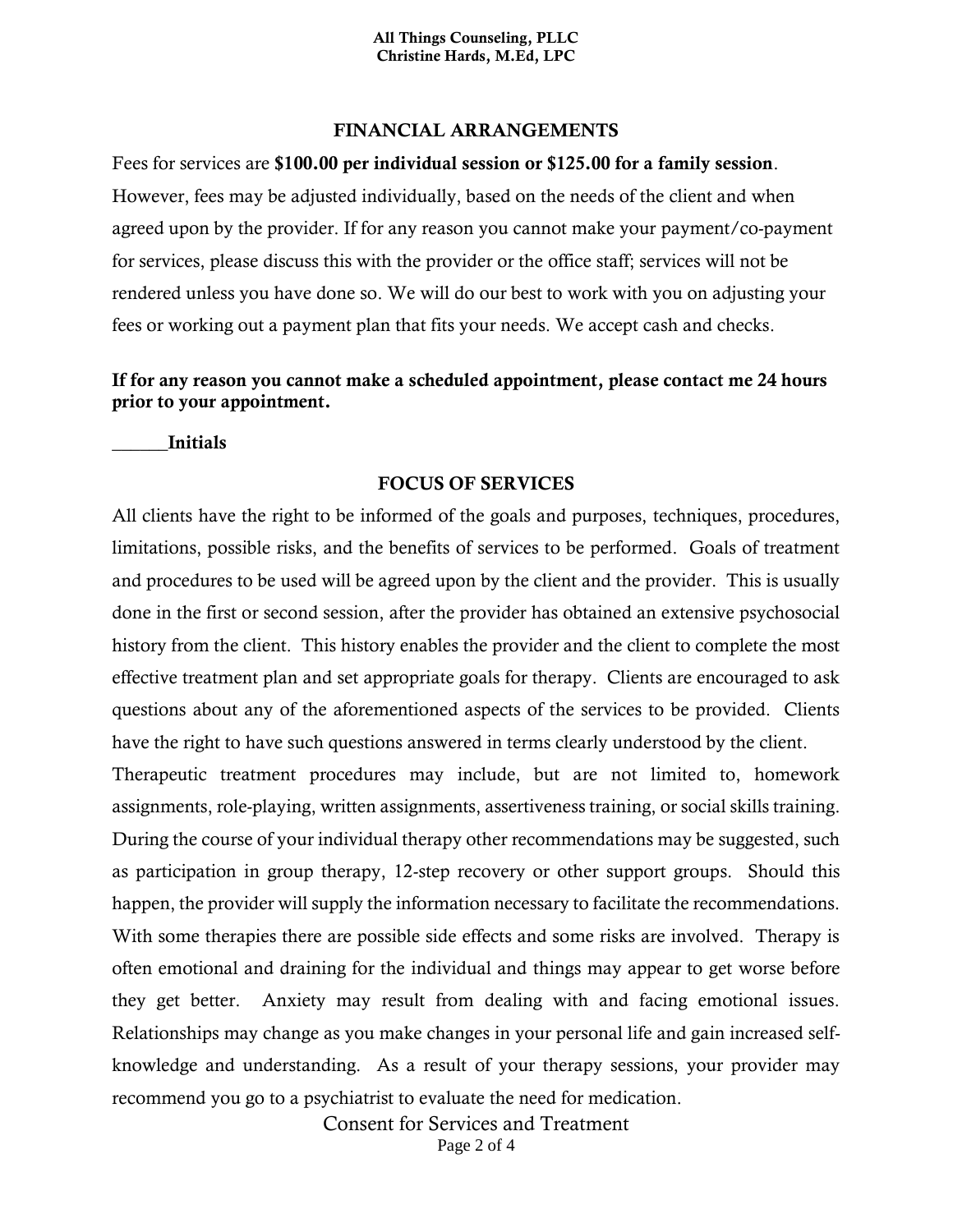#### All Things Counseling, PLLC Christine Hards, M.Ed, LPC

If for some reason you would like to terminate your therapy the provider will explore alternative choices with you and make appropriate recommendations if desired. Some alternatives to therapy may be 12 step recovery programs, support groups, services offered by churches or community centers in your area, inpatient treatment, or support of family and friends.

Appointment duration, times, and frequency will be determined based on the individual needs of the client. *Generally, appointments will last 50 minutes and being late for an appointment by 20 minutes or more may require that you reschedule.* The duration of therapy will be determined by client progress, the desired goals of the intervention, treatment type, and mutual agreement between the provider and the client. The provider and the client will decide when to terminate therapy based on the client's needs. In the event that a provider feels they are unable to assist a client, when it is clear the client is no longer benefiting, when services are no longer meeting the needs of the client, or the client is not willing to pay the agreed upon fees for services, therapy will be terminated. *The provider may also terminate therapy in the event the client has missed three appointments without calling to cancel 24 hours prior to the scheduled appointment.*

The client has the right to terminate therapy at any time for any reason.

Upon termination of therapy the provider will assist the client in finding other services or another therapist, when necessary. Closure is an important part of the therapeutic relationship for both the provider and the client. For this reason we encourage a termination appointment for all clients that are ending individual therapy.

The provider does not use video or tape recording devices without prior consent of the client. Clients have the right to have access to and view their records at any time. However, these records are maintained and owned by the provider. Access to these

records are limited to all other individuals unless given prior consent by the client, when required by law, and in situations involving minors, under the age of 16.

\_\_\_\_\_\_Initials

The terms and conditions of this contract can be renegotiated upon the request of the client and/or the provider (with client approval) at any time.